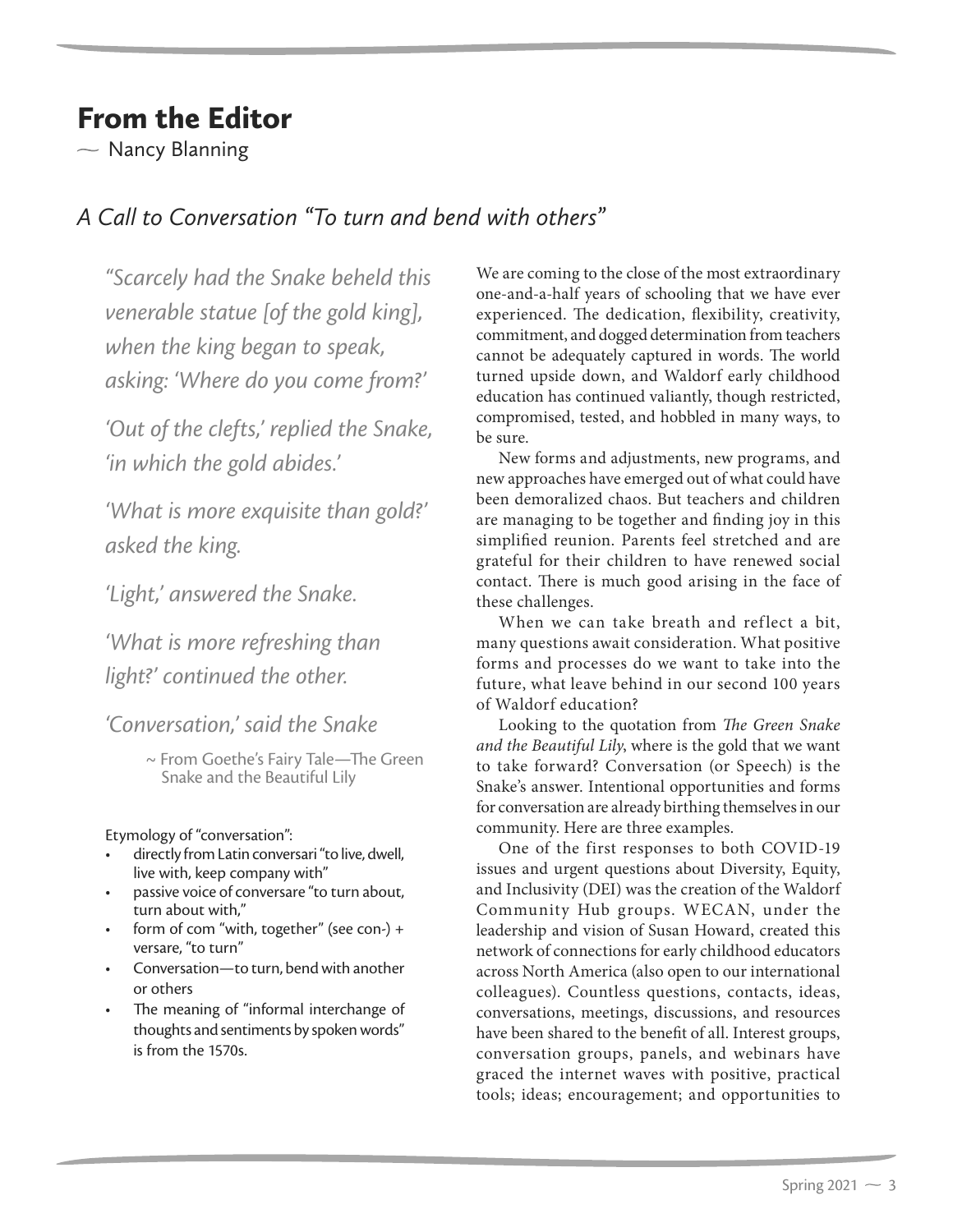have conversations with colleagues so geographically separated that we could never have known them otherwise. New communities are emerging, despite the more local isolation that we are enduring. Here is conversation. It is gold.

There are so many questions—practical, pedagogical, philosophical, social, soulful, and spiritual—all tumbling around together. What is the gold we can extract out of turbulent but potentially transforming experiences? Responding to this call, a group of question-asking researchers, under the invitation of long-time early childhood teacher, Holly Koteen-Soulé, has come together as the newly formed WECAN Research group. They are focusing upon "reading the signs of the times," as Rudolf Steiner encouraged, to sense what is essential for our education in this new century. Their initial conversations and work together has produced the first four articles of this issue. Holly's article "2020: A Year in Review" lays the groundwork for building our questions. A description of how the Research Group came into being follows.

The next two articles are guides to asking questions. Laurie Clark offers a School Contemplation through which we can ask questions about our communities, our programs, our institutions and be led to introspection into our own values and attitudes as well. Stephanie Hoelscher's article shares some vignettes that have stimulated deep questions about her work with young children and families that lead us into the consideration of DEI. The group also invites questions from colleagues everywhere to guide their research in directions that will serve teachers, children, and families. The link for contacting the group—for creating more conversation—is included.

A third conversation greatly influenced this issue. A kindergarten teacher, Marieke Duijneveld, posed a question to some colleagues that became a conversation with representatives from WECAN, AWSNA, and Alma Partners. The question: Children are asking questions about race, sexuality, violence, illness, and so on, for which we have no prepared replies. Can teachers share how they have responded to such questions in truthful ways that meet the children's developmental level of consciousness? What does "appropriate" mean now? In her article, Marieke generously describes the particular experience that provoked these questions. She humbly shares her questions without supplying answers. Her article is intended to **open up the conversation**. Following her article is a "call for submissions" to Alma Partners, who are briefly introduced with their "call." This initiative is in direct response to Marieke's question and subsequent conversation.

Another outgrowth of this conversation was the Martin Luther King, Jr. birthday story you will find from Jessica Oswald. A wonderfully re-imagined format for a birthday story was described during this meeting that inspired Jessica to create this story as a way to commemorate the MLK holiday with her class. You will be delighted to learn that the original of this story is being revised by its author, Dr. Linda Williams, from the Detroit Waldorf School, to appear in the Fall 2021 *Gateways*.

Another short piece comes from a parent letter sent by Laura Esposito from the Kimberton Waldorf School, connecting Dr. King's mission with daily social practices and values shared in the kindergarten each day. And more conversation to fire our commitment to truly universalize and bring anti-racism into our practices can be found in Steve Spitalny's article on "Reimagining Story" and Chris Shaw's tale of skin colors in her classroom puppets.

"For the Classroom" shares two more stories from Leslie Woolverton—another diversity story and a summer story of just goodness and joy.

As we begin distilling what our Waldorf "essentials" are, one article reminds of our affirmation of imitation as the child's primary learning mode. How is our use of and awareness of imitation being used in our classrooms? Thank you, Jane Philipson, for this consideration. And as we want to gently guide the children into practical and social life, another article reminds us of the art of transition. Roxanne Gregoria-Anthony helps us consider the conscious attention these critical moments can be guided by.

We also need to be aware of the different prominent early childhood streams that are often more wellknown than Waldorf. Colleague Renee Schwartz is experienced and trained in both Montessori and